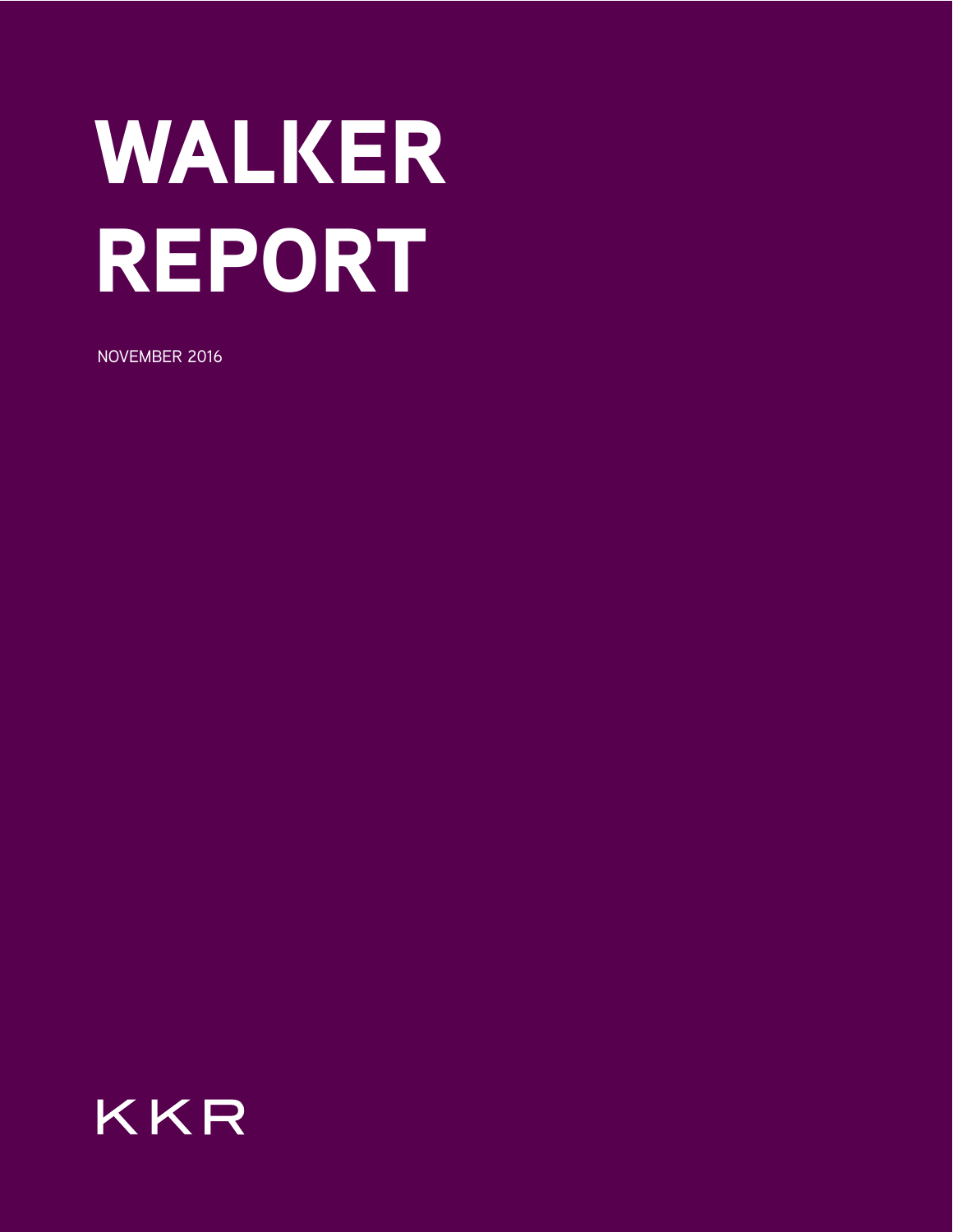### Our Support of the Walker Report

Over the past several years, Kohlberg Kravis Roberts & Co. L.P. (together with its affiliates, "KKR," "we" or "us") has been working to increase the transparency of our investment activities and processes, both through formal compliance with guidelines recommending increased levels of disclosure as well as through voluntary initiatives with our clients, partners, portfolio companies and the public at large.

In November 2007, a working group formed by The British Private Equity and Venture Capital Association ("BVCA") and led by Sir David Walker issued the Guidelines for Disclosure and Transparency in Private Equity. That publication, which is also known as the "Walker Report," makes specific recommendations for improving the level of public disclosure by private equity firms operating in the United Kingdom.

Because we believe in the importance of enhancing disclosure and transparency within the private equity industry, we helped draft the Walker Report guidelines and have voluntarily undertaken to conform to them and to promote further conformity by our U.K. portfolio companies. Today, the two KKR portfolio companies under Walker in the U.K. include the following<sup>1</sup>:



**South Staffordshire plc** is a UK water company that owns/ operates two regulated water concessions solely responsible for the integrated water supply chain in the West Midlands and Cambridge areas in the UK, as well as a smaller non-regulated business that provides specialist services to other UK water companies and utilities under medium-long term contracts.

trainline

**Trainline** is a leading digital distribution platform for train tickets in the UK.

#### 1 As of September 30, 2016

#### Overview of KKR and our private equity business

Founded in 1976, KKR is a leading global investment firm that manages investments across multiple asset classes including private equity, energy, infrastructure, real estate, credit and hedge funds. We aim to generate attractive investment returns by following a patient and disciplined investment approach, employing world-class people, and driving growth and value creation in the assets we manage.

Through our Private Markets segment, we manage and sponsor a group of private equity funds and co-investment vehicles that invest capital for long-term appreciation, either through controlling ownership of a company or strategic minority positions. Throughout our history, we have consistently been a leader in the private equity industry, having completed more than 260 private equity investments in portfolio companies with a total transaction value in excess of \$515 billion. We have raised 19 funds with approximately \$78.3 billion of capital commitments through December 31, 2015.

Portfolio management committees are responsible for working with our investment professionals from the date on which a private equity investment is made until the time it is exited in order to ensure that strategic and operational objectives are accomplished and that the performance of the investment is closely monitored. When investing in a private equity portfolio company, we partner with management teams to execute on our investment thesis, and we rigorously track performance through regular monitoring of detailed operational and financial metrics as well as appropriate environmental, social and governance issues. We have developed a global network of experienced managers and operating executives who assist the private equity portfolio companies in making operational improvements and achieving growth. We augment these resources with operational guidance from operating consultants at KKR Capstone, senior advisors, and investment teams, and with "100-Day Plans" that focus the firm's efforts and drive our strategies. We seek to emphasize efficient capital management, top-line growth, R&D spending, geographical expansion, cost optimization, and investment for the long-term.

#### Exiting Investments

We have developed substantial expertise for realizing private equity investments. From our inception through December 31, 2015, the firm has generated approximately \$110.2 billion of cash proceeds from the sale of our private equity portfolio companies in initial public offerings and secondary offerings, dividends, and sales to strategic buyers. When exiting private equity investments, our objective is to structure the exit in a manner that optimizes returns for fund investors and, in the case of publicly traded companies, minimizes the impact that the exit has on the trading price of the company's securities. We believe that our ability to successfully realize investments is attributable in part to the strength and discipline of our portfolio management committees and capital markets business, as well as the firm's longstanding relationships